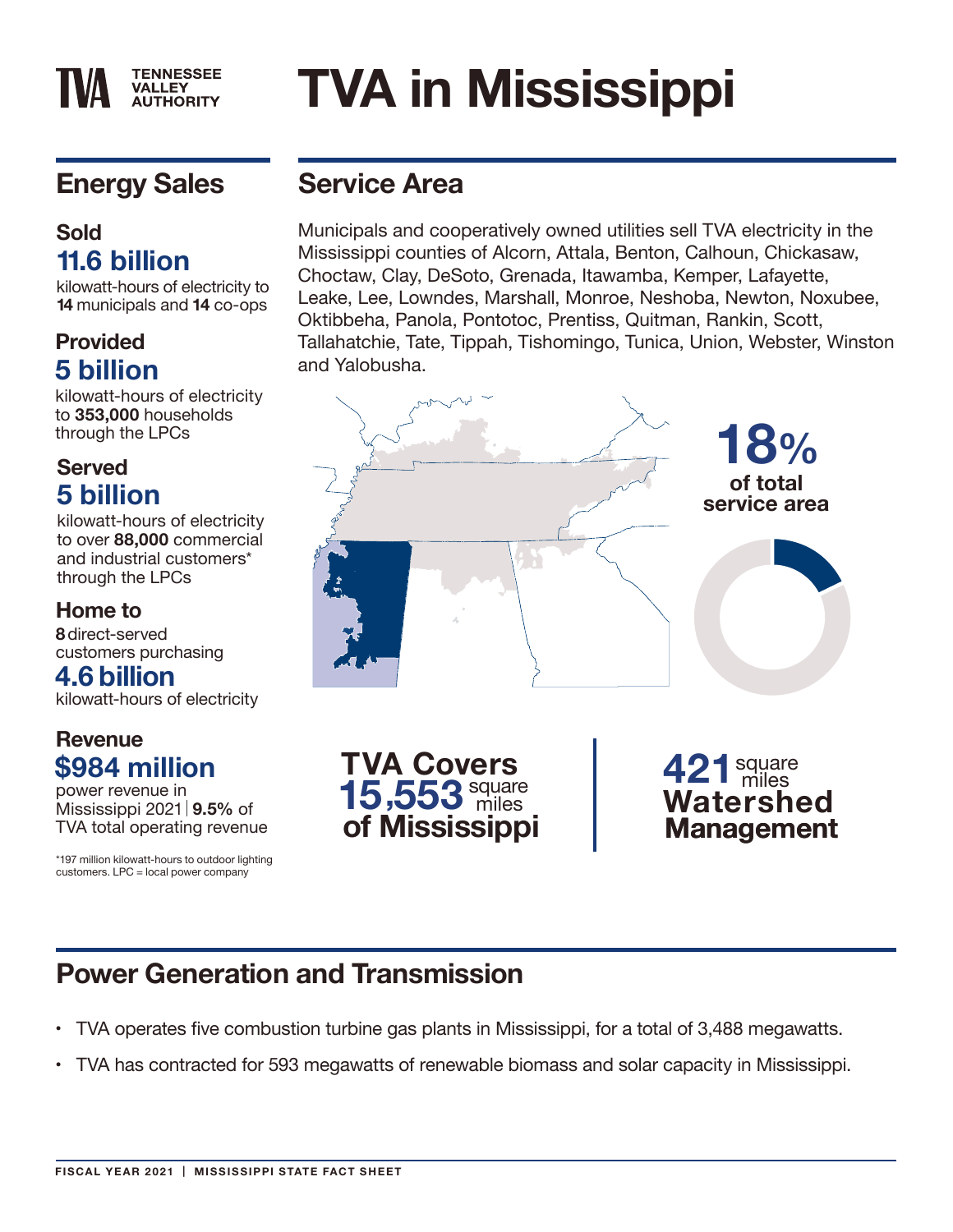• TVA operates two solar facilities in Mississippi: a 0.0299-megawatt site on the Oxford campus of the University of Mississippi and **Algebra** Syntemy and a 0.0144-megawatt site at Mississippi State University in Starkville.



### **Land and Water Stewardship**

• TVA manages recreational, natural and cultural resources on more than 1,700 acres of public land in Mississippi and partners with communities, and local, state and regional stakeholders to improve water quality and biodiversity, shoreline conditions, recreation, wildlife and habitats on TVA land, reservoirs and tributaries. **1,700** acres of **public land**

### **River Management**

- About 200 million gallons of water per day are diverted from the Tennessee River to the Tennessee-Tombigbee Waterway to help support navigation and recreation, as well as protect aquatic habitat in Mississippi.
- TVA operates Pickwick Dam and Reservoir as part of an integrated multi-purpose reservoir system to provide numerous stakeholders a variety of benefits that include navigation, flood risk reduction, low-cost hydropower, water supply, water quality and recreational opportunities.
- Two municipalities in Mississippi draw water from the Tennessee River system. Water also is drawn for irrigation.